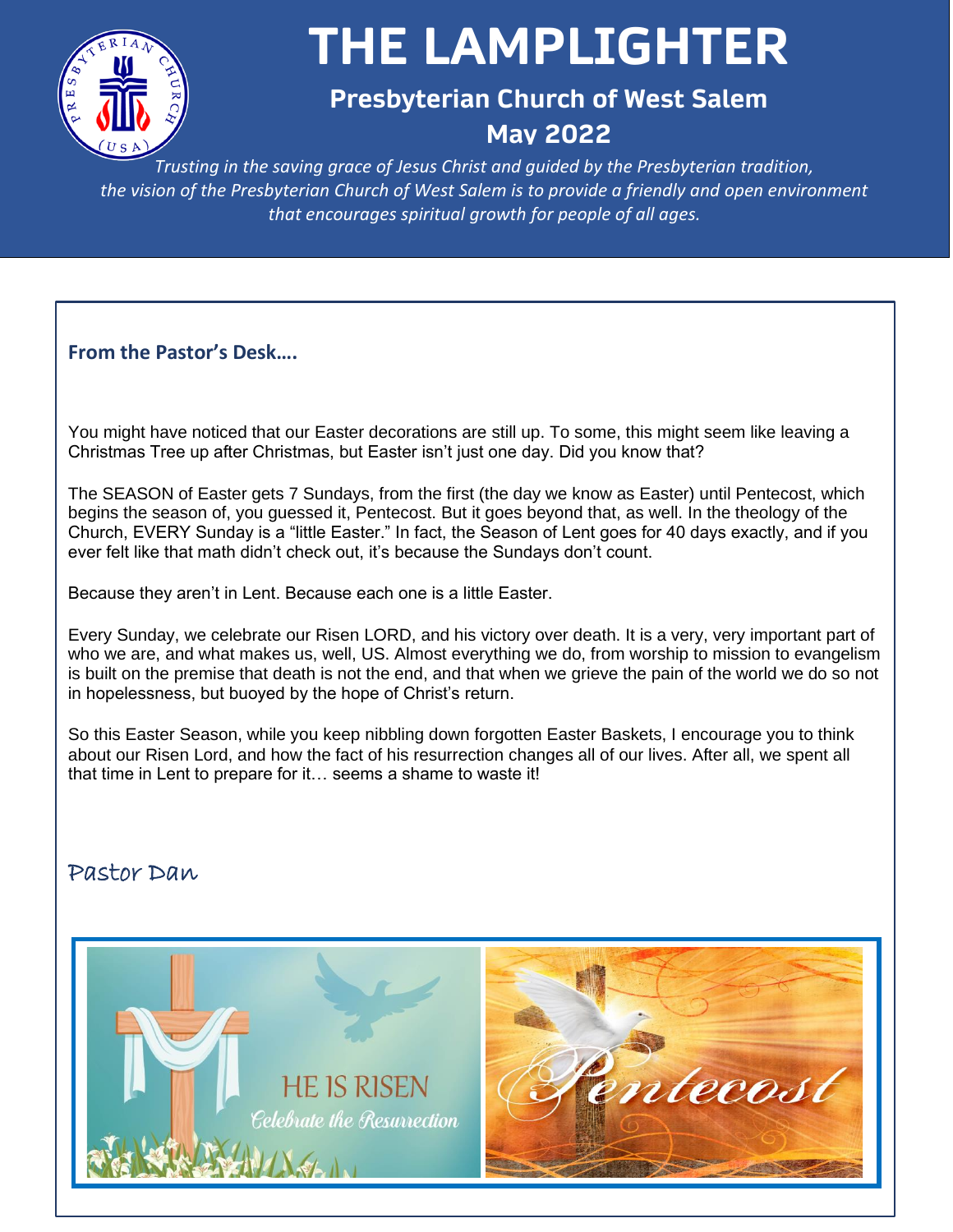

### **All Church Movie Night**

**The Christian Ed Committee will be hosting a Movie Night May 20th starting at 6:00pm. Pizza and snacks will be served. Come join the fun!**

#### **Sunday Morning Christian Ed News:**

**Mother's Day, May 8th, will be the last day of Sunday School for K-5 Adult Bible Study will continue through May 29th**

#### **Service Project:**

**The Youth of the church will be participating in a Yard Clean Up Service Project. Please let us know if you have some work they could complete for you. Some examples are raking leaves, picking up sticks, or cleaning flower beds. We would love to help you get your yard ready for spring. Please contact Sara Oldenburg at [sara.odnbg@gmail.com](mailto:sara.odnbg@gmail.com)**

### **Camp Scholarships:**

**It's that time of year to be signing up for summer camp! We have scholarships available to help assist with the cost of camp. Scholarship application forms are available on the table at the back of the sanctuary or you may request one from the Christian Education Committee or church office. Application deadline is May 15th.**



**Fellowship time in the Fellowship Hall 9:30-10:00am - coffee and cookies**

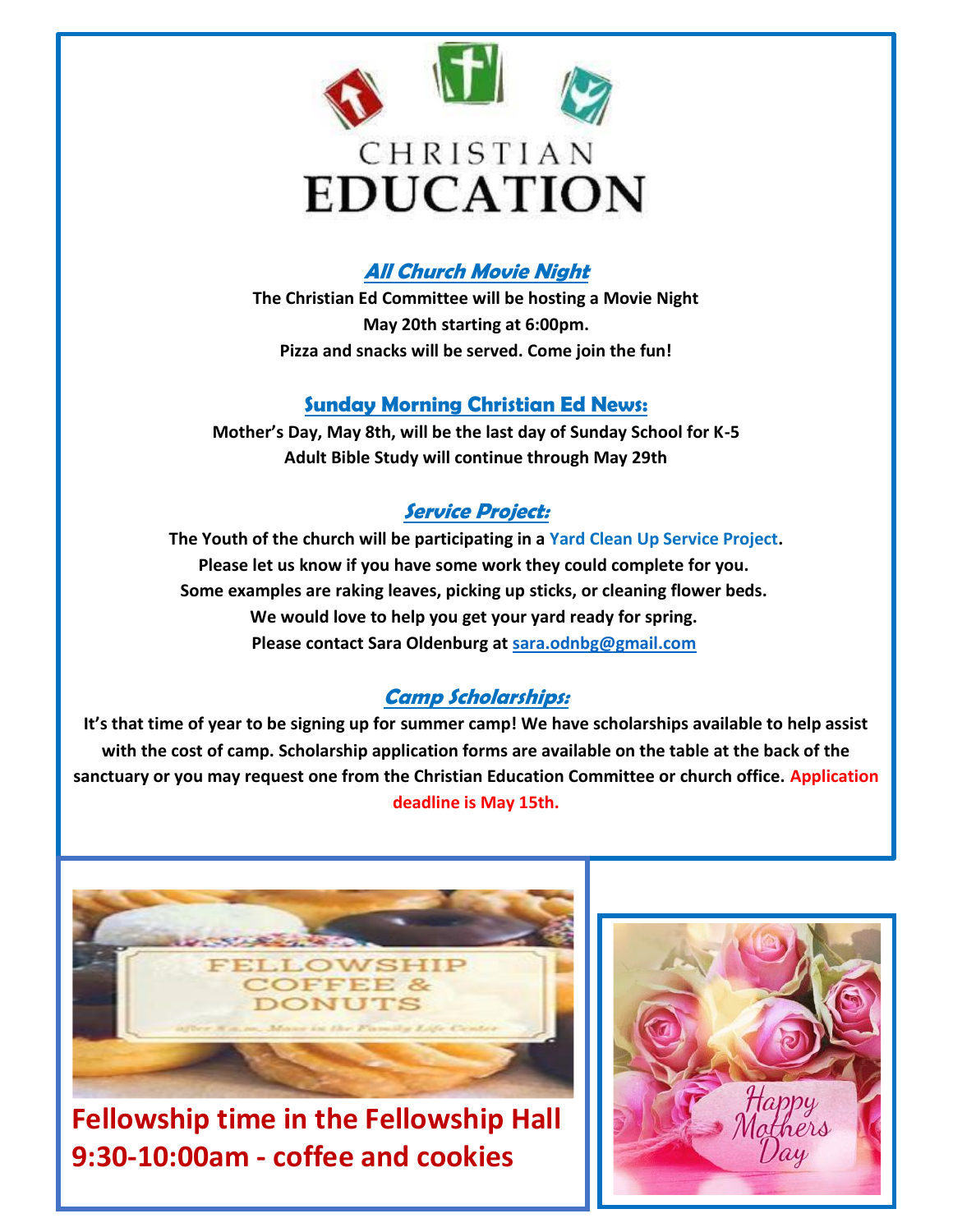"For many years, our congregation has joined together with countless other Presbyterian churches in collecting the Pentecost Offering. This offering unites us in a church-wide effort to support young people and inspire them to share their faith, ideas, and unique gifts with the church and the world.

A gift to the **Pentecost Offering** helps the church encourage, develop, and support its young people, and also address the needs of at-risk children. 40% of the Pentecost offering is retained by our congregation in an effort to make an impact in the lives of young people within our own community.

The remaining 60% is used to support children-at-risk, youth, and young adults through ministries of the Presbyterian Mission Agency.

#### **We will collect this offering until Pentecost Sunday on June 5th.**

The **Stewardship & Mission Committee** thanks you for your consideration of gifts to this worthwhile offering!"



### **Presbyterian Church Community Dinner**



**Wednesday, May 25th 5:00 to 6:00 p.m.**

Please drive under the church canopy and remain in your vehicle. Workers will place pre-packaged dinners in your vehicle for you and your family.

**\_\_\_\_\_\_\_\_\_\_\_\_\_\_\_\_\_\_\_\_\_\_\_\_\_\_**



# **Tabitha Circle**



**Bring your crafts and join us!** 

**The first and third Monday of each month at 1:00 p.m.** 

#### **Per Capita**

Per Capita is an obligation for each member of the Presbyterian Church. *The Per Capita is \$33.70 per member for 2022.*

**\_\_\_\_\_\_\_\_\_\_\_\_\_\_\_\_\_\_\_\_\_\_\_\_\_\_**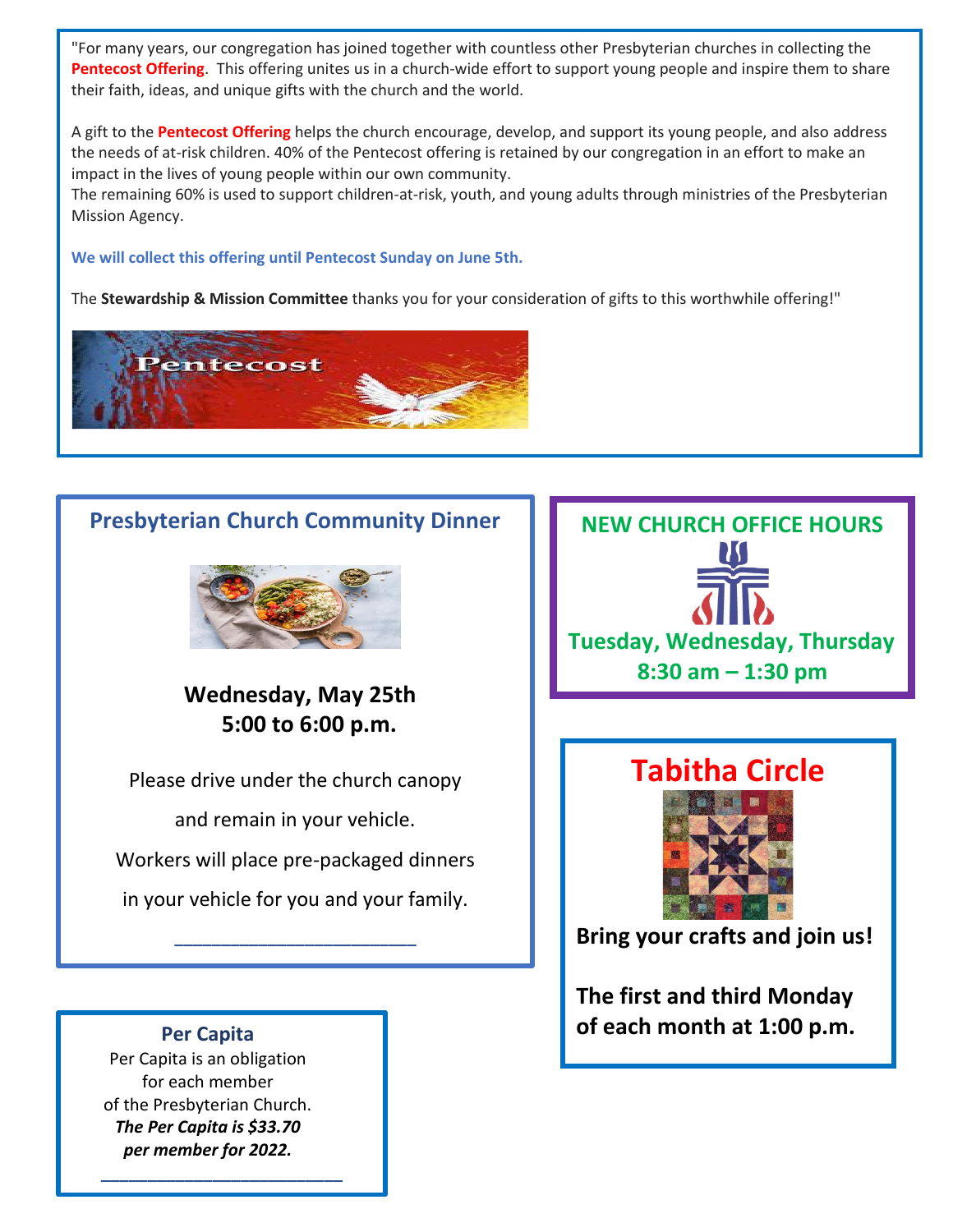#### **Prayer Chain:**

| 608.786.0097 |
|--------------|
| 608.786.0315 |
| 608.369.3848 |
| 608.797.1732 |
| 608.786.1560 |
| 608.786.0856 |
| 608.786.1659 |
| 608.786.0653 |
|              |



#### **MAY-JUNE 2022 SCHEDULE**

- May 1 Ayden & Ava Schuster
	- 8 Evan Crusan
	- 15 Jolie Meyers
	- 22 Evelyn Raymer
	- 29 Lily Oldenburg

- June 5 Brynn Logging
	- 12 Elsa & Josiah Wolbrink
	- 19 Jolie Meyers
	- 26 Bradley Baker

| <b>ELDERS</b><br><b>Class of 2022</b> | Shayna Arndt<br>Nancy Olson<br>Anna Bohnsack: Youth Flder | Kristian Sells<br>Mike Siekert |
|---------------------------------------|-----------------------------------------------------------|--------------------------------|
| Class of 2023                         | <b>Charles Engel</b><br><b>Richard Calvetti</b>           | Nick Miller<br>Sara Oldenburg  |
| <b>Class of 2024</b>                  | Becca Bohnsac<br><b>Sherry Bonsall</b>                    | Kelly Crusan<br>Greg Meeuwsen  |

| <b>DEACONS</b><br>Class of 2022 | Becky Auna<br>Vickie Holt<br>Janice Seeger | Jackie Siekert<br>Mary Tschida |  |
|---------------------------------|--------------------------------------------|--------------------------------|--|
| Class of 2023                   | Helen Harold<br><b>Carol Griffin</b>       | Diana Swim<br>Jenni Loging     |  |

#### **Tithes and Offerings can be mailed to:**

Presbyterian Church of West Salem PO Box 861 West Salem, WI 54661

**\_\_\_\_\_\_\_\_\_\_\_\_\_\_\_\_\_\_\_\_\_\_\_\_\_**

# **Birthdays to Celebrate in May 2022**

| <b>Trevor Jones</b>      | May 02        |
|--------------------------|---------------|
| <b>Jane Wines</b>        | May 02        |
| Dax Pfaff                | May 04        |
| Melissa Norman           | May 08        |
| Neil Bain                | May 09        |
| <b>Grady LaJeunesse</b>  | May 09        |
| Jerry Seeger             | May 09        |
| Ann Vallier              | May 09        |
| <b>Brendan Holt</b>      | May 10        |
| Rita Thompson            | May 10        |
| Kenny Hauser             | May 11        |
| Linda Lusk               | May 11        |
| <b>Greg Shaw</b>         | <b>May 12</b> |
| <b>Tanner Dunn</b>       | May 17        |
| Lois Sanwick             | May 17        |
| Junior Schmidt           | May 17        |
| <b>Brian Holt</b>        | <b>May 18</b> |
| <b>Brayden McAlister</b> | <b>May 18</b> |
| Kendall Stephenson       | May 18        |
| Mary Tschida             | <b>May 19</b> |
| Jolie Meyers             | <b>May 22</b> |
| Kathy Anderson           | <b>May 23</b> |
| <b>Lindy Meyers</b>      | May 23        |
| Jackie Schimke           | <b>May 23</b> |
| <b>Carol Hass</b>        | <b>May 25</b> |
| Jacob Burdick            | May 26        |
| <b>Mike Lusk</b>         | <b>May 26</b> |
| <b>Brynn Loging</b>      | <b>May 28</b> |
| Alanna Wuensch           | <b>May 28</b> |
| <b>Nick Miller</b>       | May 29        |
| Kyle Schuster            | May 30        |
|                          |               |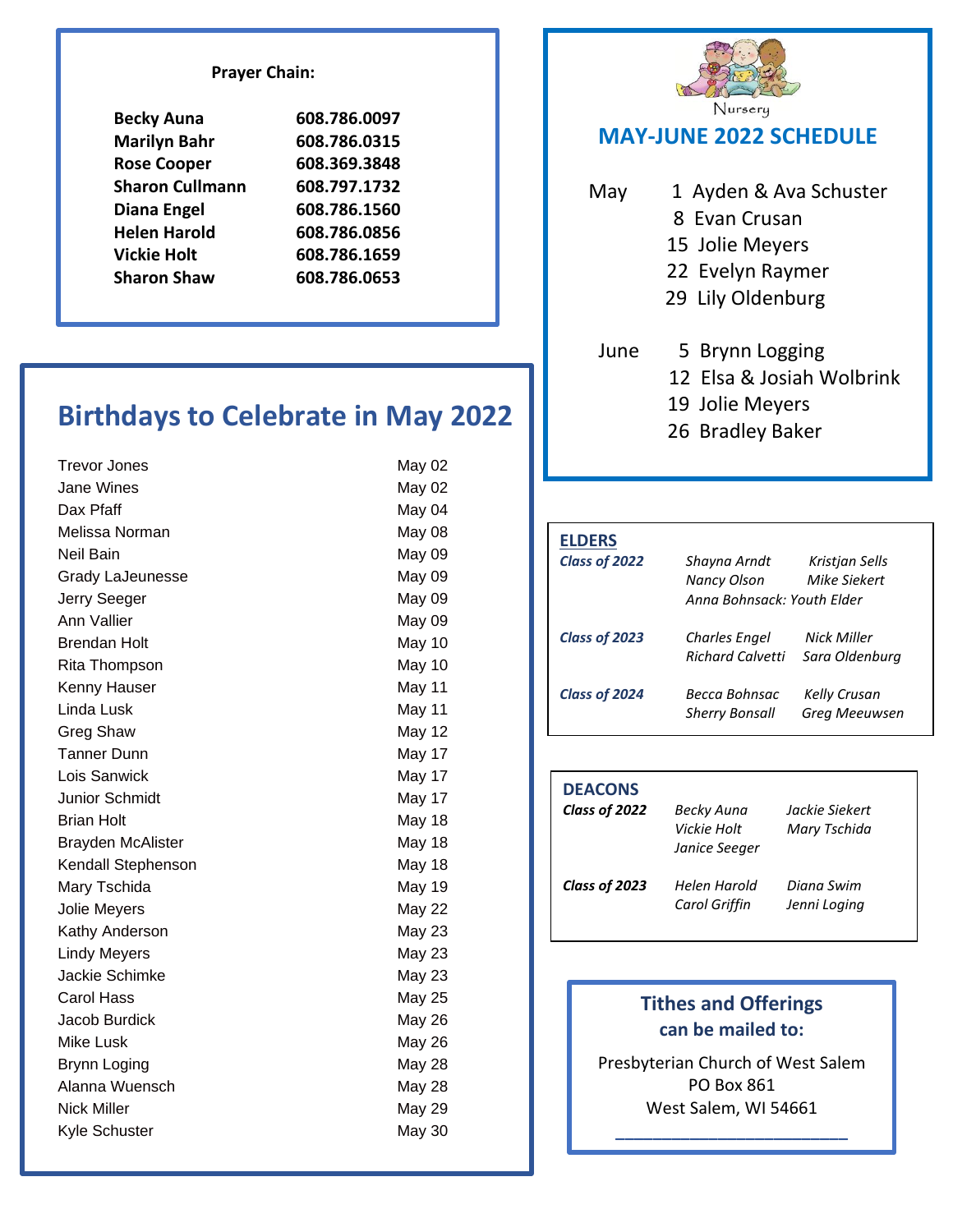| <b>May 2022 Worship Teams</b> |                                          |                   |  |
|-------------------------------|------------------------------------------|-------------------|--|
|                               | <b>Liturgists</b>                        | <b>Sound Room</b> |  |
| May 1st                       | <b>Avis Evenson</b>                      | Evan Crusan       |  |
| May 8th                       | <b>Martha Burdick</b>                    | Josiah Wolbrink   |  |
| May 15th                      | <b>Brian Baker</b>                       | Dane Bohnsack     |  |
| May 22nd                      | <b>Nick Miller</b>                       | Ethan Crusan      |  |
| May 29th                      | Barbara Hokins                           | Logan Oldenburg   |  |
|                               | <b>Music: Julie Baker, Greg Meeuwsen</b> |                   |  |
|                               | <b>Head Usher: Mike Siekert</b>          |                   |  |

**Communion:** Kristjan Sells, Shayna Arndt, Nancy Olsen,

Sherry Bonsall, Becky Auna, Diana Swim



any activity, regardless of vaccination status, except in these cases:

- If you have recovere d from COVID-19 within the past six days
- If you have had a close COVID-19 contact within the past six days
- If you currently have symptoms, please stay home

Anyone is welcome to wear a mask for any reason.

• Please observe social distancing if possible, especially for those wearing masks.

Session is following CDC guidance on masking. The CDC assesses the La Crosse County COVID-19 transmission as "Low". Session continues to monitor this status and may require masks again if transmission rates increase.

• The offering will be collected by the ushers.